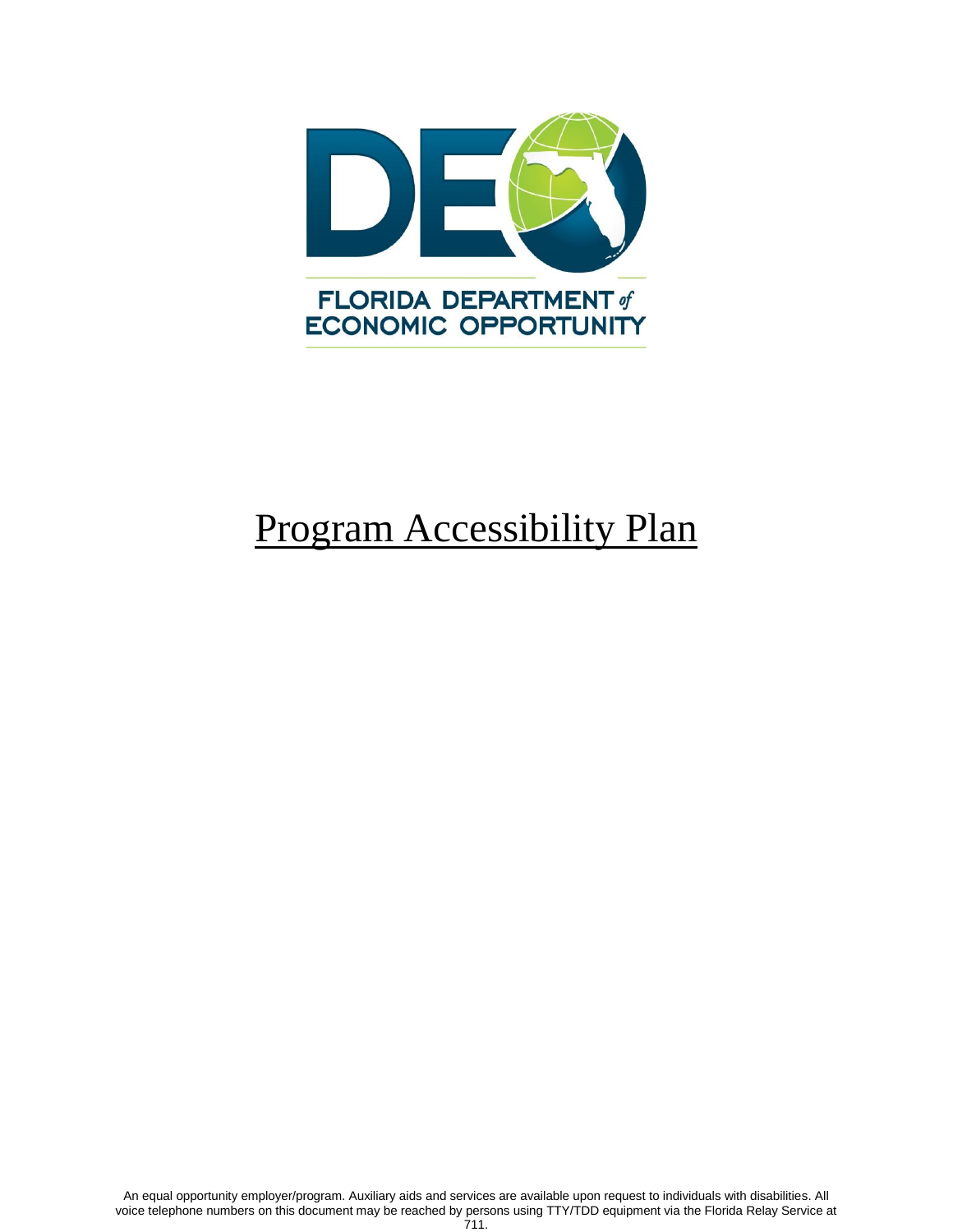#### I. INTRODUCTION

The Department of Economic Opportunity (DEO) administers a variety of programs designed to help all Floridians prosper. DEO's Division of Workforce Services receives federal financial assistance from the United States Department of Labor (USDOL) and, therefore, must ensure universal and meaningful access to its programs and services for individuals with disabilities. This plan outlines DEO's strategy for ensuring that LEP individuals obtain meaningful access to the services and programs funded by USDOL.

#### II. LEGAL AUTHORITY

Section 188 of the Workforce Innovation and Opportunity Act (WIOA) prohibits discrimination on the basis of a disability in programs operated by, and activities provided by, recipients of WIOA Title I financial assistance, or by "one-stop" partners. Section  $121(b)(1)(xi)$  of WIOA define state UI programs as required one-stop partners. WIOA nondiscrimination regulations provide that covered entities must not directly, or through contractual, licensing, or other arrangements, us standards, procedures, criteria or administrative methods that have the purpose or effect of subjecting qualified individuals with disabilities to discrimination on the basis of disability.

In addition, the regulations of WIOA require that a state UI agency make reasonable modifications in policies, practices, or procedures when the modifications are necessary to avoid discrimination on the basis of disability, unless making such modifications would fundamentally alter the nature of the service, program, or activity. The regulations also require state UI programs and other covered entities to take appropriate steps to ensure that communication with beneficiaries, registrants, applicants, eligible applicants/registrants, participants, applicants for employment, employees, and members of the public who are individuals with disabilities are as effective as communications with others.

Section 504 of the Rehabilitation Act of 1973 prohibits discrimination against individuals with disabilities in any program or activity receiving Federal financial assistance, which includes state UI programs. Finally, Title II of the American with Disabilities Act of 1990, as amended, prohibits public entities from discriminating against qualified individuals with disabilities or from excluding such individuals from participating in or denying benefits of their services, programs or activities.

### III. INDIVIDUALS WITH DISABILITIES

Individuals with disabilities are those who have a physical or mental impairment that substantially limits one or more major life activities of such individual; a record of such an impairment; or being regarded as having such an impairment.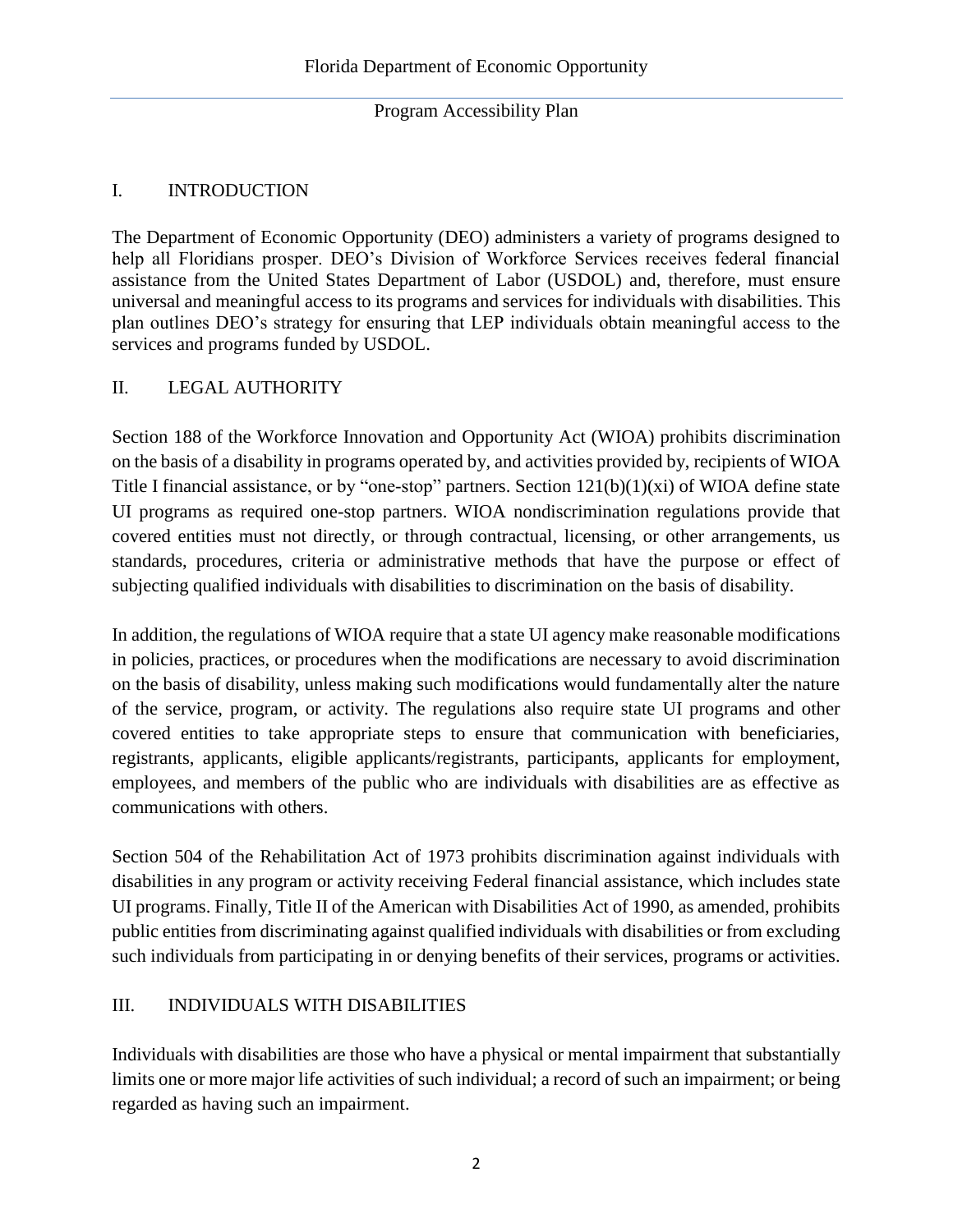Examples of populations likely to include LEP individuals who are served by DEO and its providers include, but are not limited to:

- Unemployed or dislocated individuals seeking reemployment assistance (RA) benefits, job search assistance, job training services, or job placement services;
- Youth seeking summer employment, career counseling, or job readiness assessment assistance; or
- Migrant and seasonal farm workers seeking placement or information regarding protections afforded to them.

## IV. OBLIGATIONS TO INDIVIDUALS WITH DISABILITIES

To ensure access for individuals with disabilities DEO is obligated to ensure accessibility and provide accessible notice and information about alternative means of receiving services for individuals who need them. This allows disabled individuals to be effectively informed about and able to meaningfully access the aid, benefit, service, or training provided by DEO.

### V. ENSURING MEANINGFUL ACCESS

DEO ensures that the design, development, and maintenance of its web-based service delivery systems provide maximum accessibility for people with disabilities. All online systems are compliant with section 508 of the Rehabilitation Act, as well as other best practices for ensuring maximum web-accessibility.

For individuals unable to access or use a web-based system, DEO offers alternative options for accessing information and benefits. DEO's Reemployment Assistance program maintains a special telephone service to serve those claimants who cannot use the online system. DEO advertises the availability of this service through the one-stop system and local community partners. DEO's call center utilizes the Florida Telecommunications Relay service, which provides a multitude of services for individuals who are deaf, hard of hearing, deaf/blind, or speech disabled.

Additionally, DEO has placed staff in the 111 one-stop centers located throughout Florida. These staff members are available to provide in-person assistance to all individuals seeking DEO's services. Each one-stop center also has "accessible workstations" available for individuals with disabilities. These work stations are outfitted with software and hardware designed to assist individuals with disabilities (e.g., Sorenson Relay, zoom to text, Dragon Naturally Speaking, etc.).